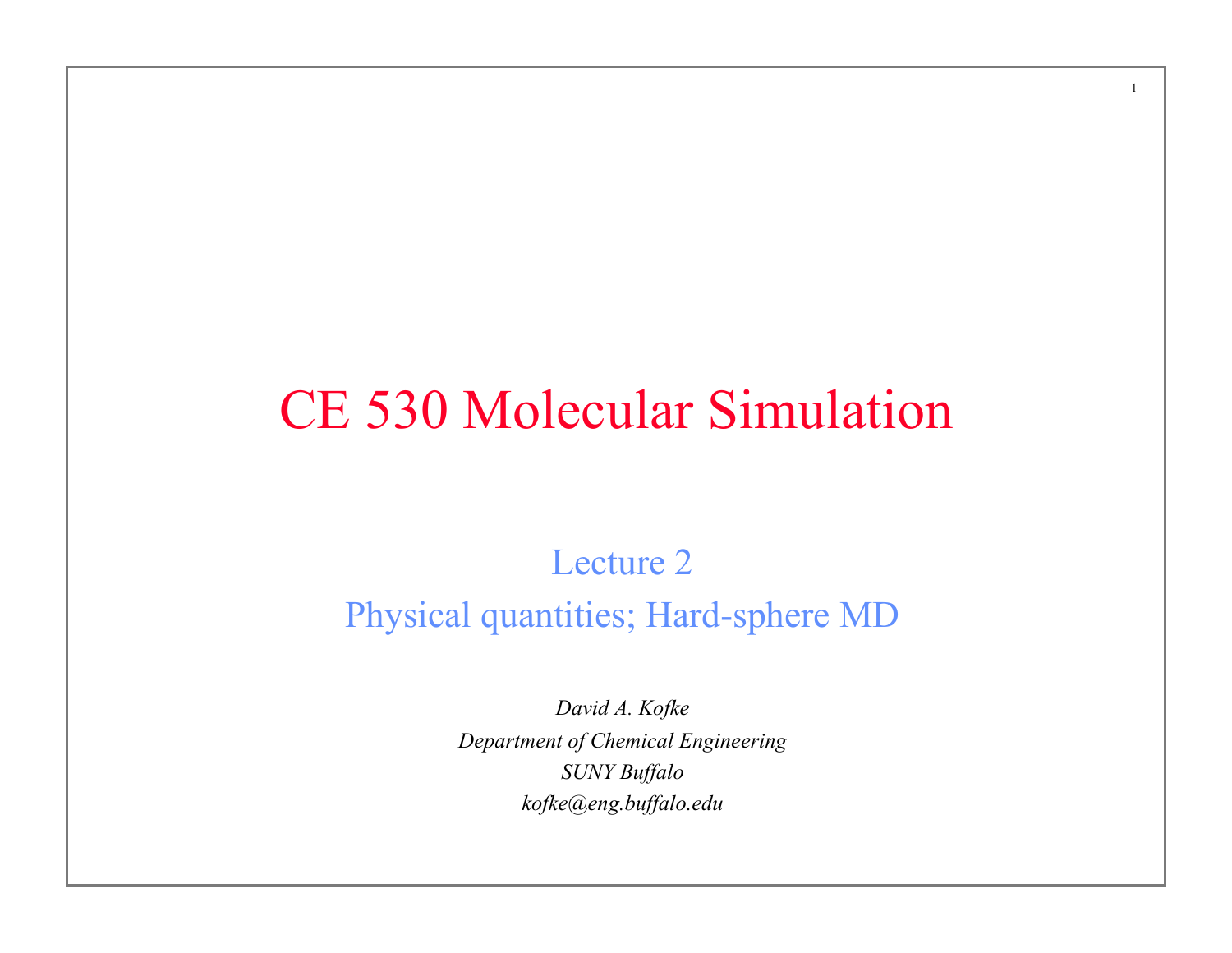# Physical Quantities in Molecular Simulation

2

#### O State variables

- *each variable has an associated "conjugate" variable*  temperature, energy (kT,E) pressure, volume (P,V) chemical potential, number of molecules  $(\mu, N)$
- *specification of state requires fixing one of each pair*
- *the dependent variable can be measured by the simulation*

#### **O** Configuration variables

- *position, orientation, momentum of each atom or molecule*
- *energy, forces and torques*
- *time*

#### **O** Properties

- *transport coefficients, free energies, structural quantities, etc.*
- O Molecular model parameters
	- *characteristic energy, size, charge*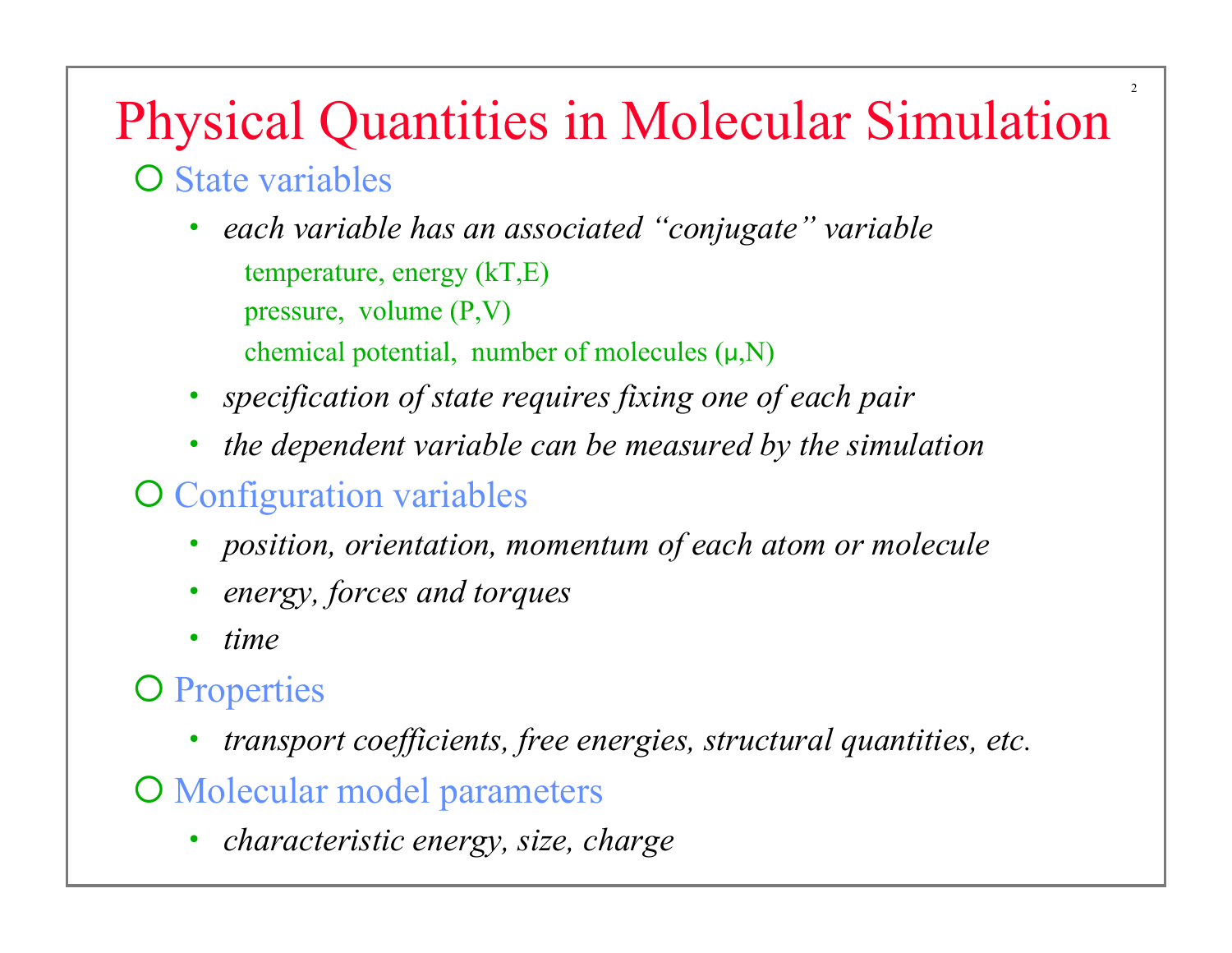## Dimensions and Units 1. Magnitudes

- **O** Typical simulation size very small • *100 - 1000 atoms*  **O** Important extensive quantities small in magnitude
	- *when expressed in macroscopic units*
- **O** Small numbers are inconvenient
- ¡ Two ways to magnify them
	- *work with atomic-scale units*  ps, amu, nm or Å
	- *make dimensionless with characteristic values*  model values of size, energy, mass

| Symbol                  | Definition                  | Value                               |  |  |
|-------------------------|-----------------------------|-------------------------------------|--|--|
| 1. Constants            |                             |                                     |  |  |
| k                       | Boltzmann's constant.       | $1.3806\times10^{23}$ J/(molec K)   |  |  |
| $N_{\theta}$            | Avagadro's number           | $6.022\times10^{23}$                |  |  |
| 2. Simulation Variables |                             |                                     |  |  |
| N                       | Number of molecules         | $\sim 10^3$                         |  |  |
| V                       | Simulation cell volume      | $\sim 10^{-24}$ m <sup>3</sup>      |  |  |
| m                       | Molecular mass              | $\sim 10^{45}$ kg/molec             |  |  |
| o                       | Number density              | $\sim 10^{27}$ molec/m <sup>3</sup> |  |  |
| Ε                       | Energy (total)              | $\sim 10^{40}$ J/molec              |  |  |
| t                       | time                        | $\sim 10^{-12}$ s                   |  |  |
| 3. Model Variables      |                             |                                     |  |  |
| σ                       | Size variable               | $\sim$ 5×10 <sup>-10</sup> m        |  |  |
| E                       | Energy variable             | $\sim 10^{-21}$ J/mo1ec             |  |  |
| Yд                      | Bond distance               | $\sim 10^{-10}$ m                   |  |  |
| k,                      | Vibrational spring constant | $\sim 10^3$ J/m <sup>2</sup>        |  |  |

3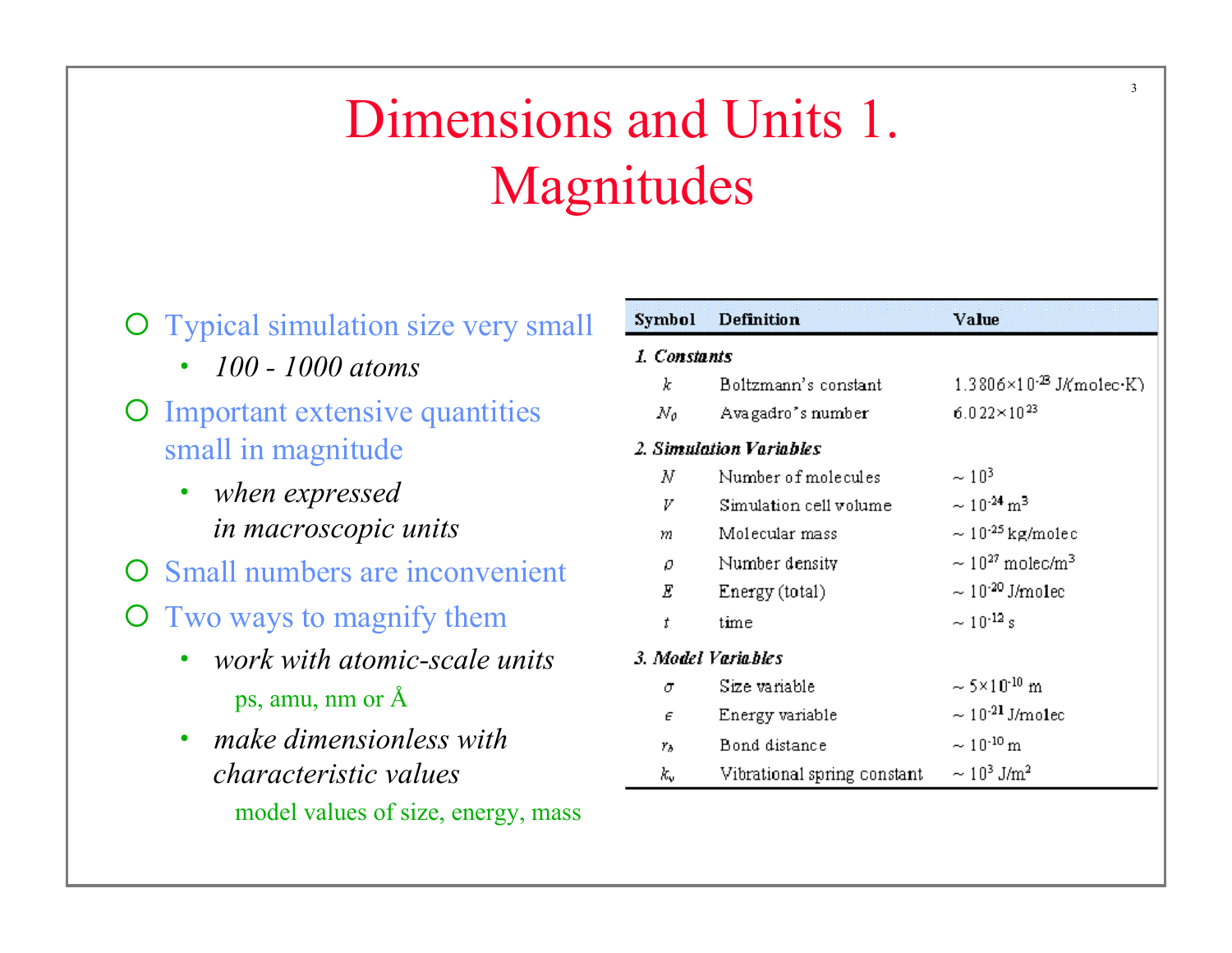### Dimensions and Units 2. Scaling

#### O Scaling by model parameters

- *Size* <sup>σ</sup>
- *Energy* <sup>ε</sup>
- *Mass m*
- $\overline{O}$  Choose values for one atom/ molecule pair potential arbitrarily
- O Other model parameters given in terms of reference values
	- *e.g.,*  $\varepsilon_2/\varepsilon_1 = 1.2$
- O Physical magnitudes less transparent
- **O** Sometimes convenient to scale coordinates differently

| Symbol         | Meaning                                  | <b>Definition</b>                                |
|----------------|------------------------------------------|--------------------------------------------------|
| y*             | dimensionless distance.                  | yΙσ                                              |
| $E^\ast$       | dimensionless energy                     | $E/\epsilon$                                     |
| 7*             | dimensionless temperature                | kT∕∈                                             |
| U*             | dimensionless internal energy            | U∕ ∈                                             |
| $t^*$          | dimensionless time                       | $t$ [ $\sigma$ (m/ $\epsilon$ ) <sup>0.5</sup> ] |
| $\mathrm{v}^*$ | dimensionless velocity                   | $V/(E/m)^{0.5}$                                  |
| ም*             | dimensionless force                      | Fo/e                                             |
| р*             | dimensionless pressure                   | Po∛e                                             |
| D*             | dimensionless self diffusion coefficient | $D/[\sigma(\epsilon/m)^{0.5}]$                   |
|                |                                          |                                                  |

4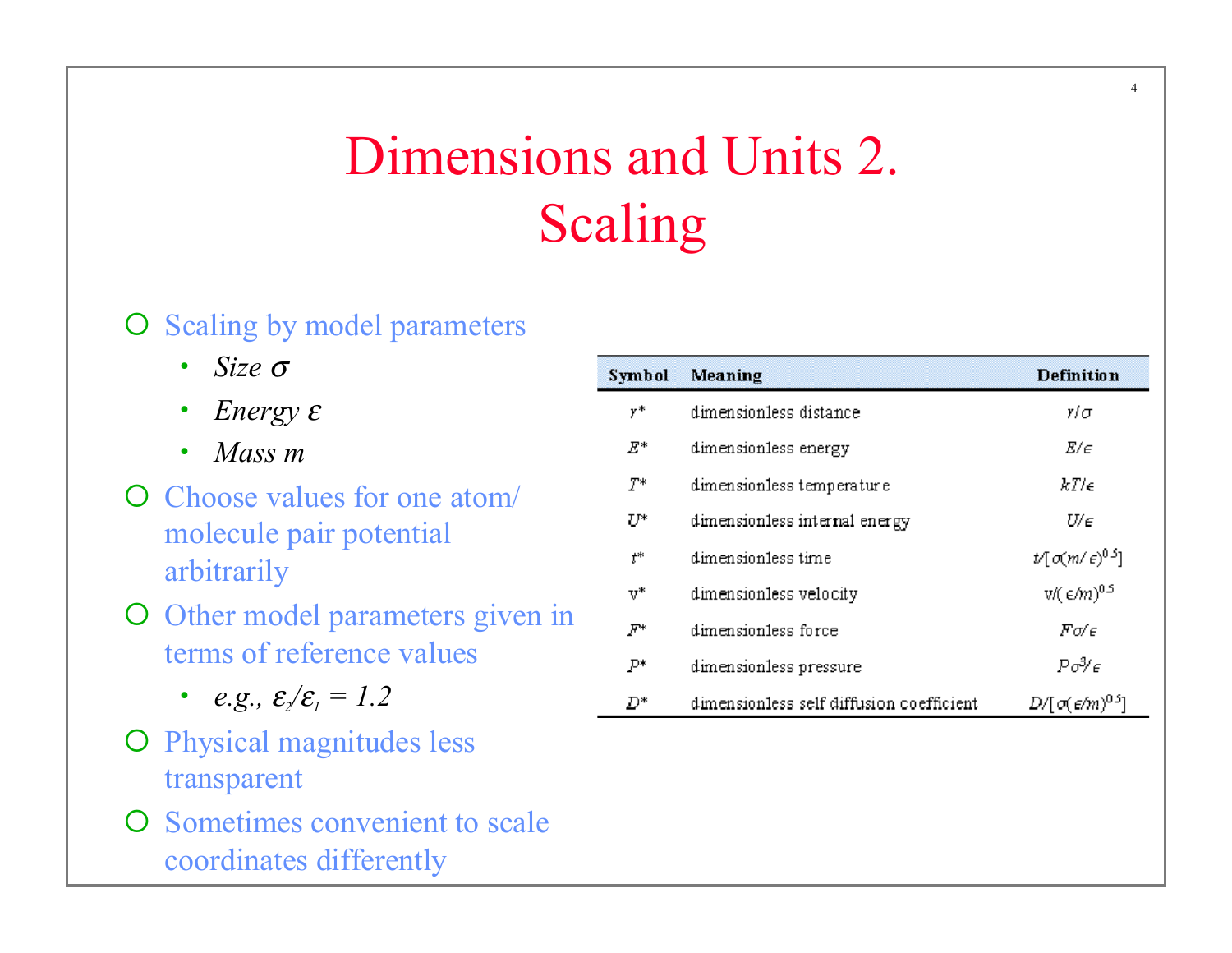### Dimensions and Units 3. Corresponding States

O Lennard-Jones potential in dimensionless form

$$
u^*(r^*) = 4\left[\left(\frac{1}{r^*}\right)^{12} - \left(\frac{1}{r^*}\right)^6\right]
$$

- O Parameter independent!
- ¡ Dimensionless properties must also be parameter independent
	- *convenient to report properties in this form, e.g. P\*(*ρ*\*,T\*)*
	- *select model values to get actual values of properties*
	- *Basis of corresponding states*
- $\overline{O}$  Equivalent to selecting unit value for Parameter i<br>
Dimensionl<br>
parameter is<br>
convenia<br>
this forn<br>
select m<br>
values o<br>
Basis of<br>
Equivalent<br>
parameters



5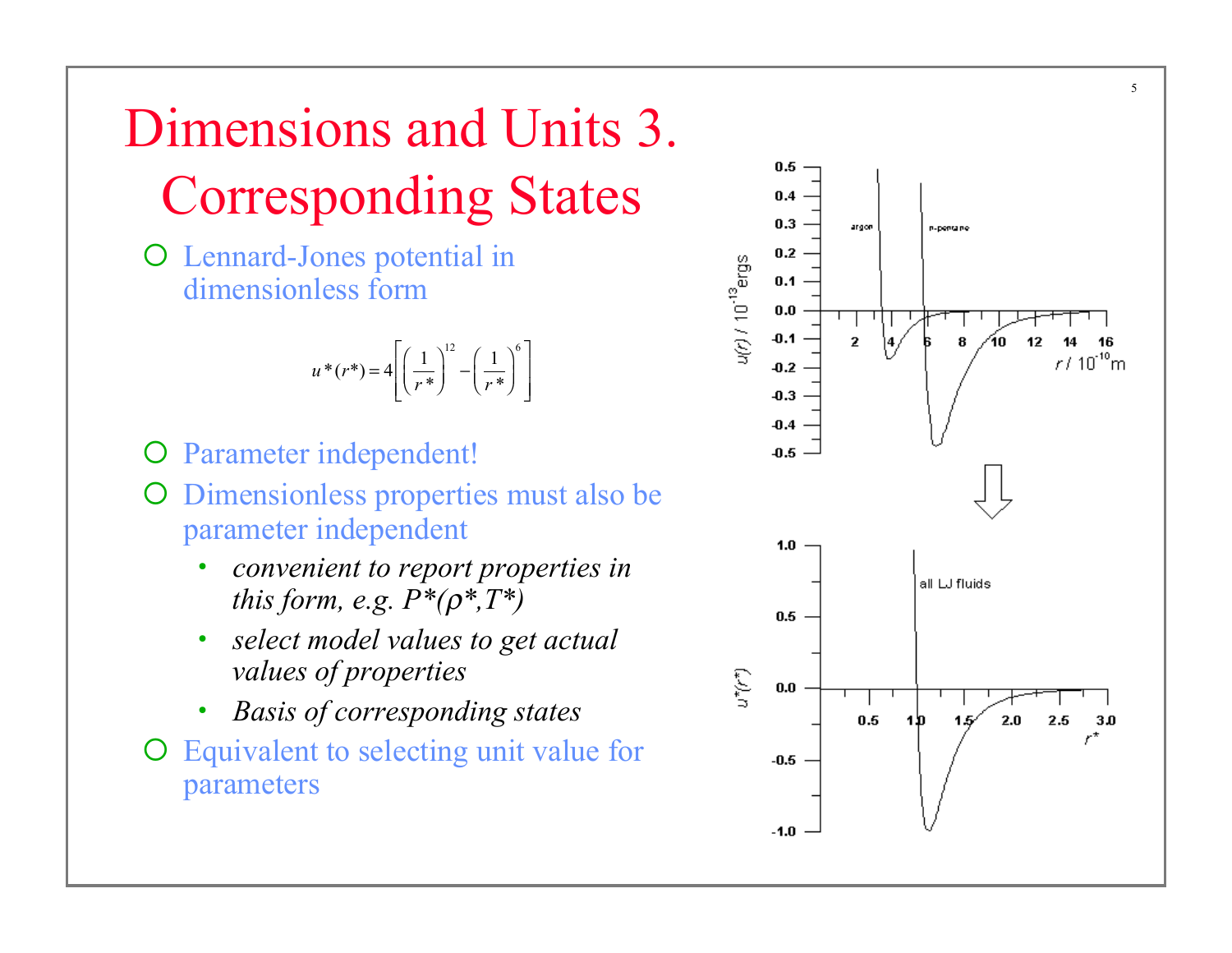### Dimensions and Units 4. Corresponding States Example

¡ Want pressure for methane at 0.0183 mol/cm3 and 167 K O LJ model parameters are  $\sigma$  = 0.3790 nm,  $\epsilon/k$  = 142.1 K O Dimensionless state parameters

- $\rho^* = \rho \sigma^3 = (0.0183 \text{ mol/cm}^3)(3.790 \times 10^{-8} \text{ cm})^3(6.022 \times 10^{23} \text{ m})$ molecules/mole) =  $0.6$
- $T^* = T/(\varepsilon/k) = (167 \text{ K})/(142.1 \text{ K}) = 1.174$

**O** From LJ equation of state

•  $P^* = P\sigma^3/\epsilon = 0.146$ 

O Corresponding to a pressure

•  $P = 0.146$  (142.1 K)(13.8 MPa-Å<sup>3</sup>/molecule )/(3.790Å)<sup>3</sup> = 5.3 MPa

• 53 bars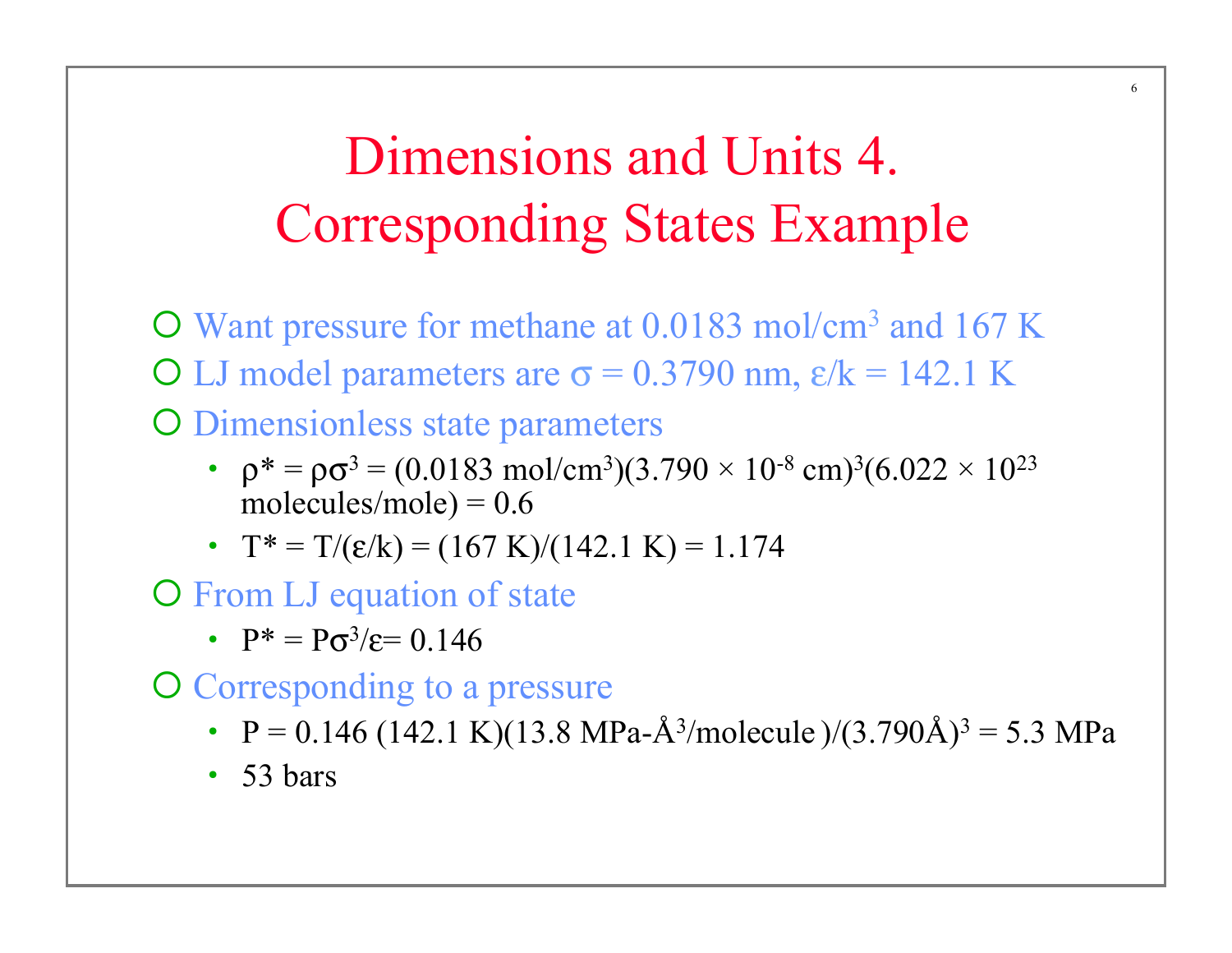### Dimensions and Units 5. Hard Potentials

7



O No characteristic energy!

 $\overline{O}$  Temperature (kT) provide the only characteristic energy

¡ All dimensionless properties (*e.g.*, Pd3/kT), independent of temperature!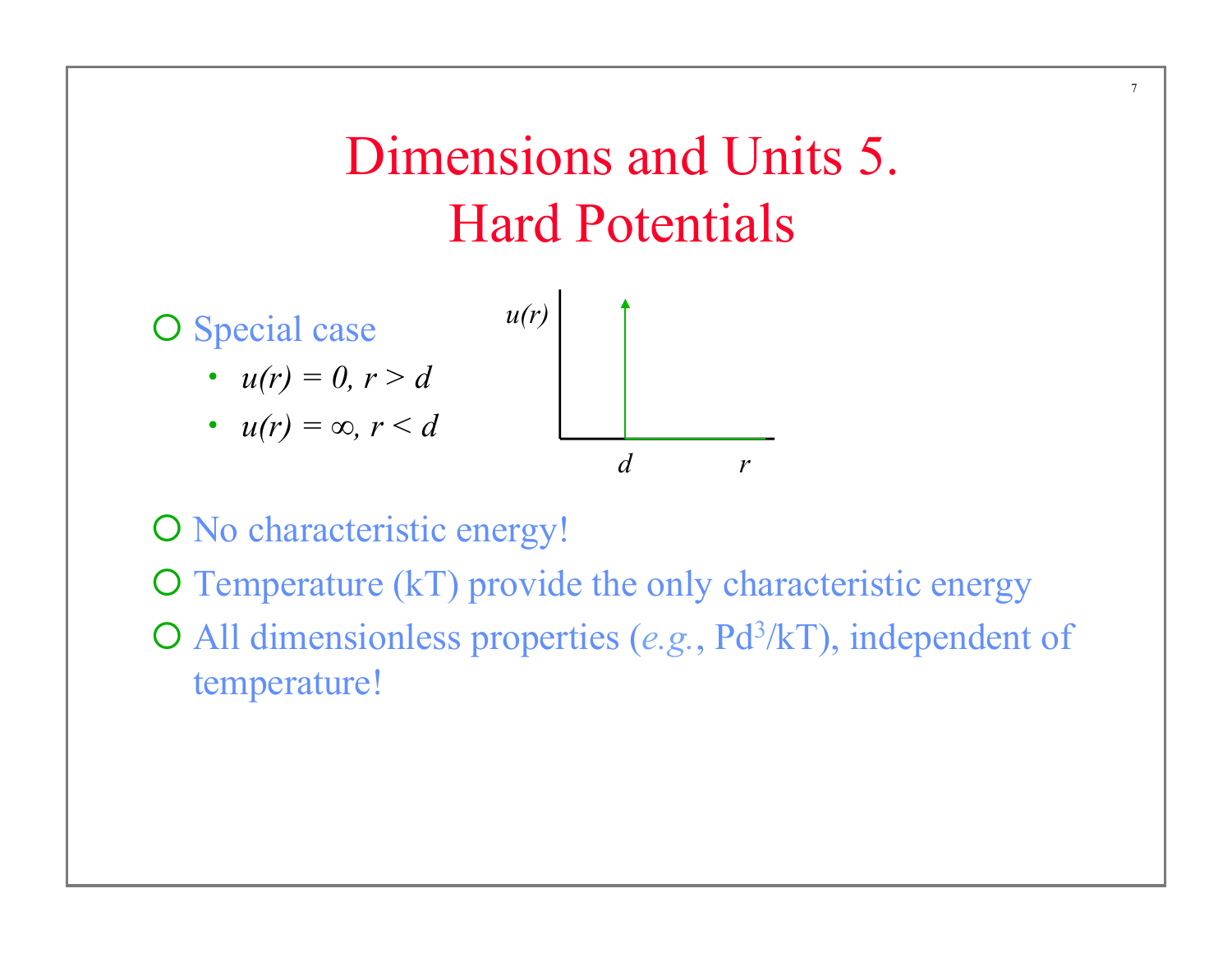### Hard Sphere Molecular Dynamics

#### O Prototype of a molecular simulation

• *basis for discussion* 

#### ¡ Introduce features common to all simulations

- *dimensions and units*
- *atom looping*
- *boundary conditions*
- *averaging and error estimation*
- *initialization*

#### **O** For later consideration:

- *integrators for soft potentials*
- *Monte Carlo methods*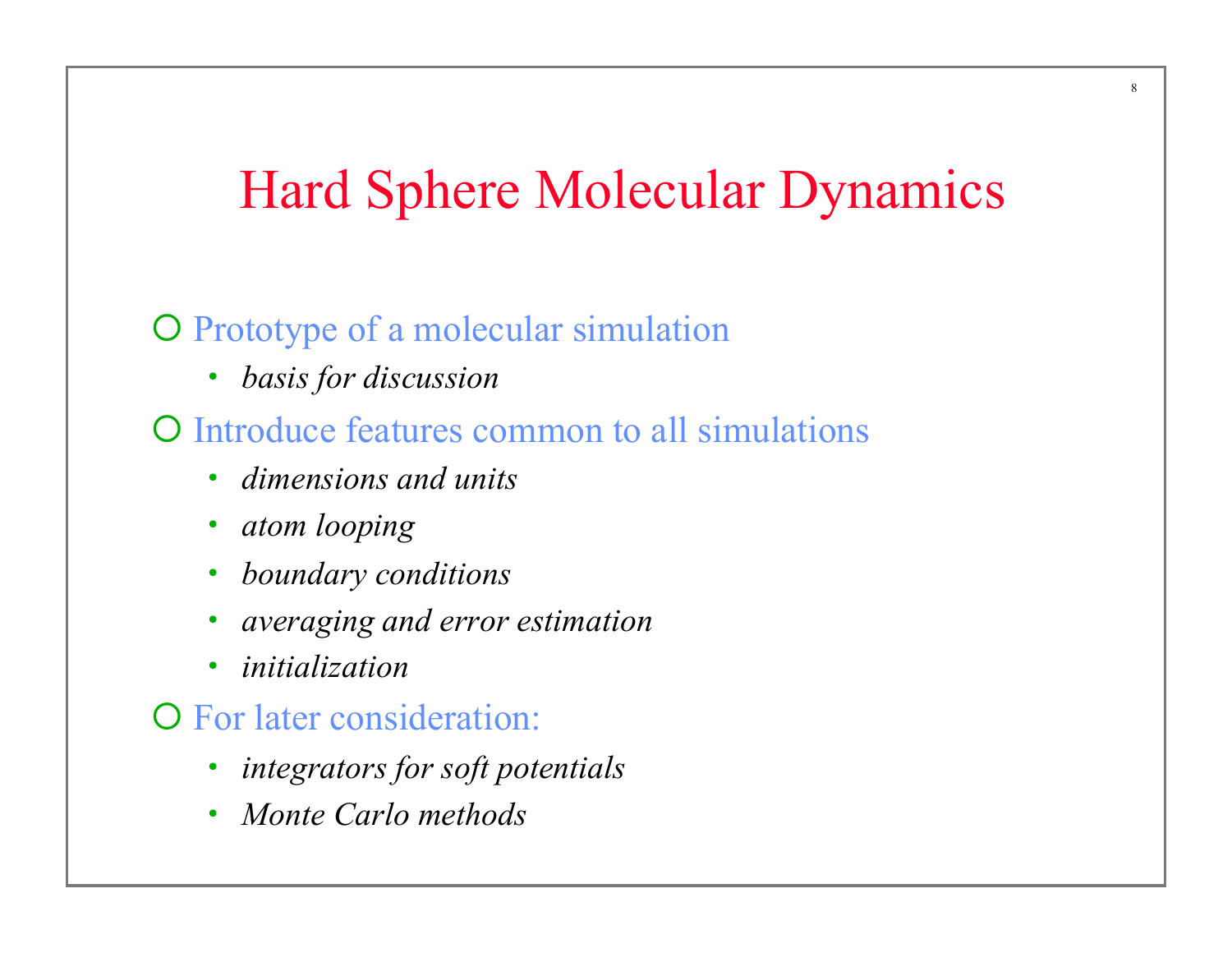#### Hard Sphere Dynamics

 $F_{1}$ 

#### O Impulsive, pairwise collisions

- *infinite force exerted over an infinitesimal time*  impulse = force  $\times$  time = finite change in momentum  $\Delta p$
- *force directed along line joining centers of atoms*
- *magnitude of impulse governed by conservation of energy*

$$
\vec{p}_1^{new} = \vec{p}_1^{old} + \Delta \vec{p}
$$
\n
$$
\vec{p}_2^{new} = \vec{p}_2^{old} - \Delta \vec{p}
$$
\n
$$
\frac{1}{m_1} |\vec{p}_1^{new}|^2 + \frac{1}{m_2} |\vec{p}_2^{new}|^2 = \frac{1}{m_1} |\vec{p}_1^{old}|^2 + \frac{1}{m_2} |\vec{p}_2^{old}|^2
$$
\nconservation of energy

• *thus* 
$$
\Delta p_{[xy]} = m_R \frac{\vec{v}_{12} \cdot \vec{r}_{12}}{\sigma^2} r_{12[xy]}
$$

$$
\vec{v}_{12} = \vec{v}_2 - \vec{v}_1
$$
  
consider glancing collision 
$$
m_R = \frac{2m_1m_2}{m_1 + m_2}
$$

reduced mass

 $F<sub>2</sub>$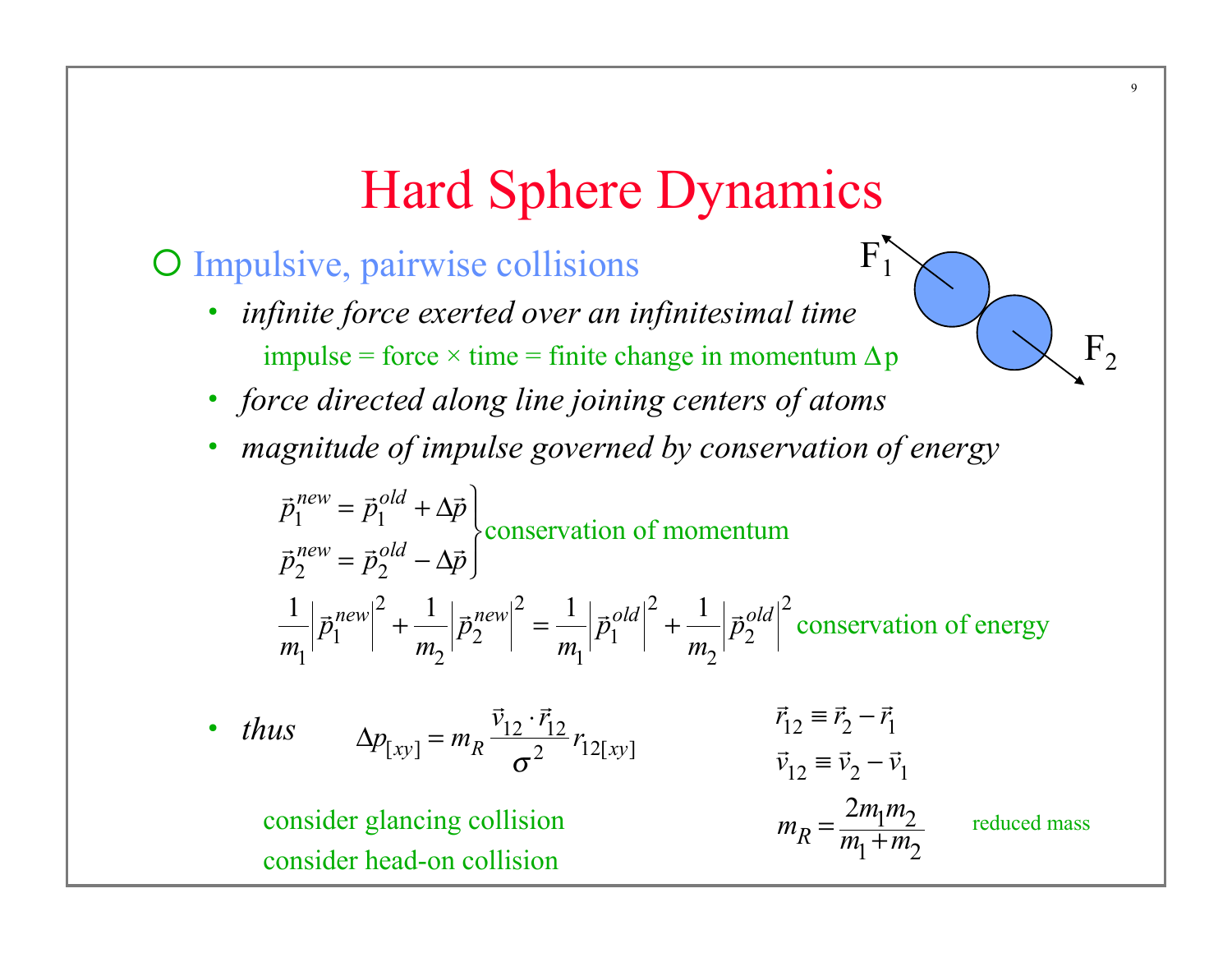#### Hard Sphere Kinematics

O Free flight between collisions

•  $\vec{r}(t + \Delta t) = \vec{r}(t) + \vec{v}(t)\Delta t$ 

O Collision time for any pair solved analytically

- *Find Δt such that*  $|\vec{r}|$  $\vec{r}_2(t + \Delta t) - \vec{r}_1(t + \Delta t)^2 = \sigma^2$
- *leads to quadratic equation*

$$
\vec{v}_{12}^2 (\Delta t)^2 + 2(\vec{v}_{12} \cdot \vec{r}_{12}) (\Delta t) + (\vec{r}_{12}^2 - \sigma^2) = 0
$$

• *three cases* 

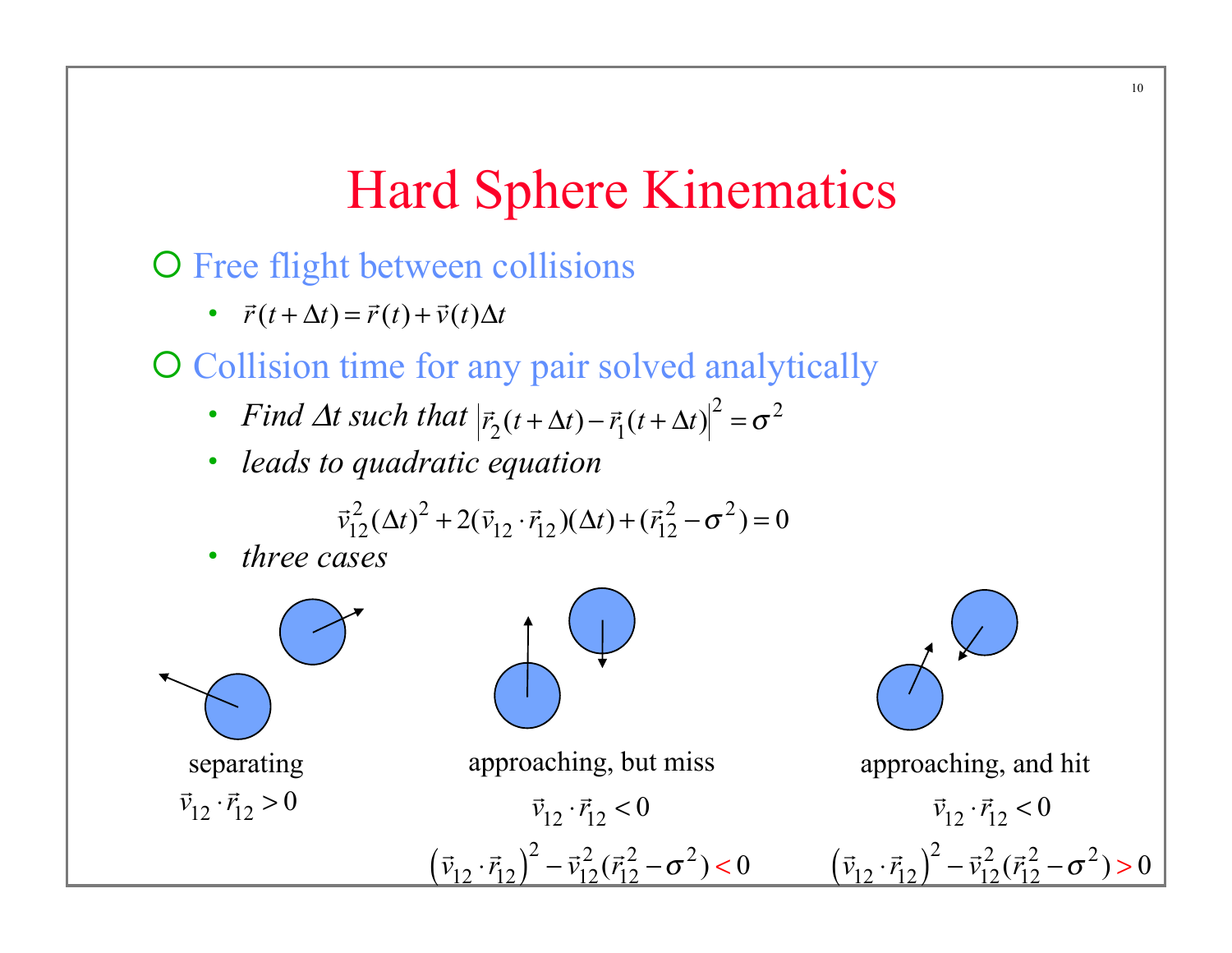### Integration Strategy

 $\overline{O}$  Choose a time interval,  $\Delta t$ ; do the following to advance the system across this interval, bringing the system to time  $t_{n+1} = t_n + \Delta t$ 

- *Loop over all pairs ij, computing collision time*  $t_{ii}$
- *Identify minimum*  $t_{ij}^{min}$  *as next colliding pair*
- If  $t_{ij}$ <sup>min</sup>  $\le t_{n+1}$ , advance all spheres to positions at  $t_{ij}$ <sup>min</sup>
- *Perform collision dynamics on colliding pair*
- *Identify next colliding pair, repeat until*  $t_{ij}^{min} < t_{n+1}$ , then advance to  $t_{n+1}$ .
- *Accumulate averages, repeat for next time interval*



O Click here for applet highlighting collision pairs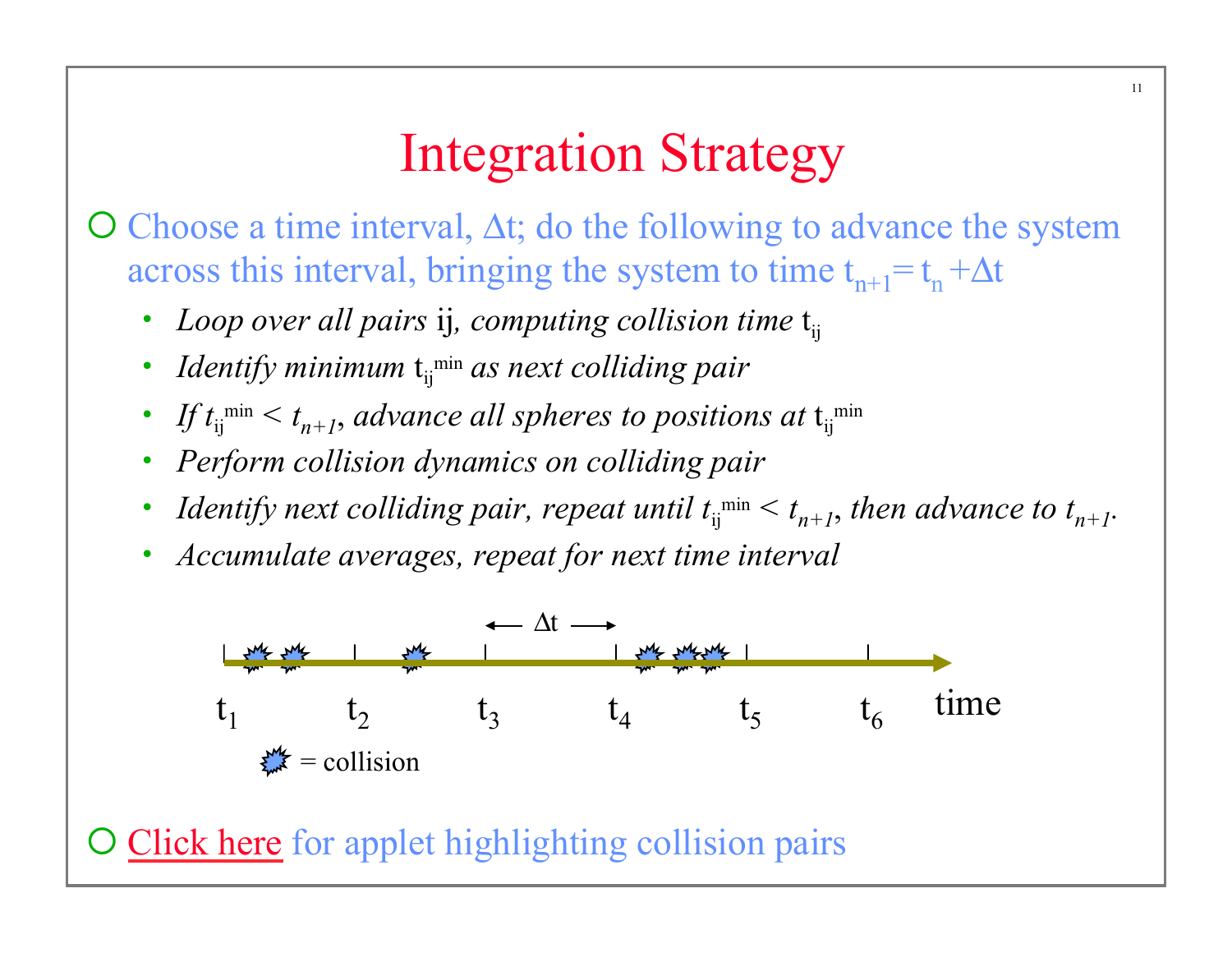#### Ordering the Atoms

O Atoms are placed in an arbitrary order

 $\overline{O}$  Each atom links to the next one up and next one down the list



 $\overline{O}$  Atom looks only up list to find collision partner

• *collisions with down-list atoms monitored by down-list atoms* 

O Example

• *atoms 3 and 5 next to collide*